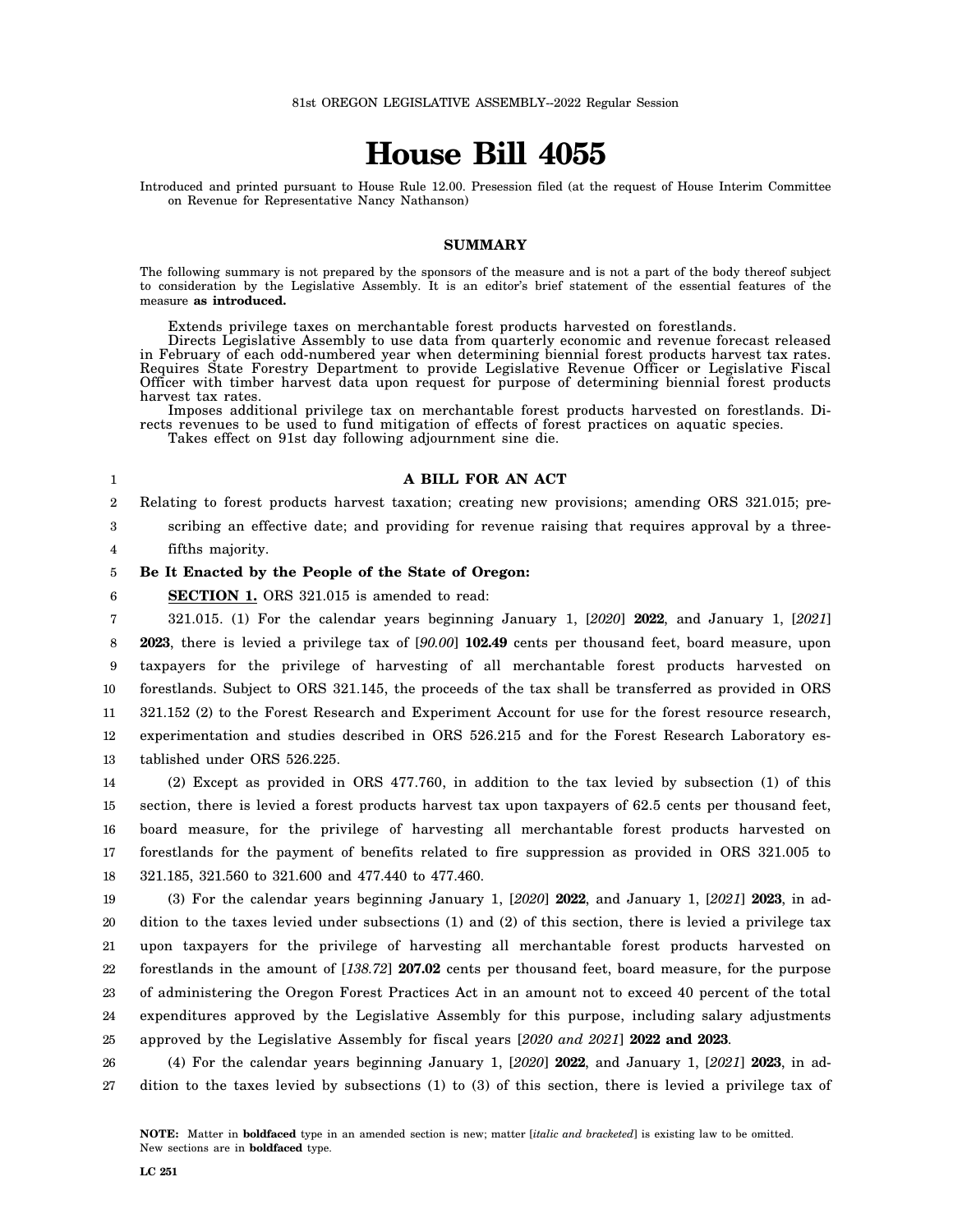## HB 4055

1 2 3 4 5 10 cents per thousand feet, board measure, upon taxpayers for the privilege of harvesting all merchantable forest products harvested on forestlands. Subject to ORS 321.145, the proceeds of the tax shall be transferred as provided in ORS 321.152 (5) to the subaccount established pursuant to ORS 350.520 for use by Oregon State University for the purpose of making investments in professional forestry education at the College of Forestry.

6 7 8 9 10 11 12 13 14 (5) Subject to subsection (6) of this section, the taxes shall be measured by and be applicable to each per thousand feet, board measure, on the total quantity of forest products harvested in this state measured by use of any log scale which is or may be in general use in the logging industry and which is designed to measure total volume of merchantable forest products in board feet. However, if the Department of Revenue finds that the scale used by any taxpayer in computing the taxes due under ORS 321.005 to 321.185 and 321.560 to 321.600 does not accurately reflect the total quantity of merchantable forest products harvested by the taxpayer, it may require the taxpayer to adopt another log scale in general use in the industry which in the department's opinion will accurately reflect merchantable harvest in board feet.

15 16 17 (6) The first 25,000 feet, board measure, of forest products harvested annually by any taxpayer during each calendar year shall be excluded from the total quantity of harvested forest products that constitutes the measure of the taxes under ORS 321.005 to 321.185 and 321.560 to 321.600.

18 19 20 21 **(7)(a) Not later than March 10 of each odd-numbered year, the Legislative Assembly shall begin the determination of the biennial forest products harvest tax rates under subsections (1), (3) and (4) of this section using data from the quarterly economic and revenue forecast released in February of that year.**

22 23 24 **(b) Upon request of the Legislative Revenue Officer or the Legislative Fiscal Officer, the State Forestry Department shall provide the respective officers with relevant timber harvest data for the purposes of the determination described in paragraph (a) of this subsection.**

25 26 27 **SECTION 2. The amendments to ORS 321.015 by section 1 of this 2022 Act apply to merchantable forest products harvested before, on or after the effective date of this 2022 Act.**

28 29 30 **SECTION 3. Not later than January 15, 2023, the Legislative Revenue Officer shall submit, in the manner provided in ORS 192.245, a report on the forest products harvest tax to the interim committees of the Legislative Assembly related to revenue.**

31 32 **SECTION 4. Section 5 of this 2022 Act is added to and made a part of ORS 321.005 to 321.185.**

33 34 35 **SECTION 5. (1) In addition to the taxes levied under ORS 321.015 and 321.017, there is levied a privilege tax upon taxpayers on the harvesting of all merchantable forest products harvested on forestlands in the amount provided in subsection (2) of this section.**

36 37 38 **(2)(a) Except as provided in paragraph (b) of this subsection, at the beginning of each calendar year, the Department of Revenue shall set the tax levied under subsection (1) of this section at a rate estimated to collect \$2.5 million per year.**

39 40 41 42 43 44 **(b) Beginning with the first January following the issuance of an incidental take permit by the federal National Marine Fisheries Service or the United States Fish and Wildlife Service, pursuant to the federal Endangered Species Act (16 U.S.C. 1531 to 1544), that is consistent with the terms of the Private Forest Accord Report dated and published by the State Forestry Department on , the Department of Revenue shall set the tax at a rate estimated to collect \$5 million per year.**

45 **(3) The tax shall be measured by and be applicable to each per thousand feet, board**